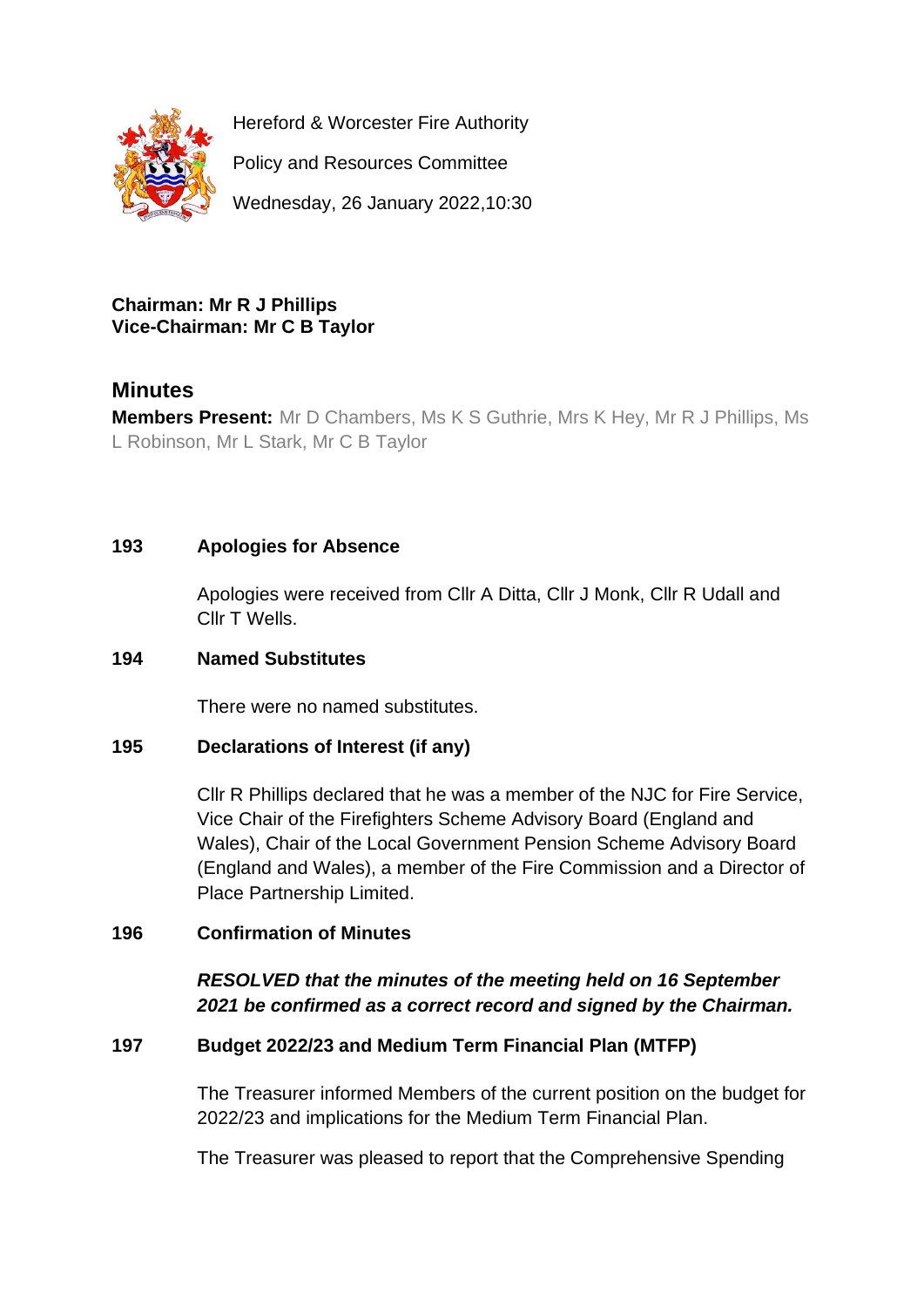Review and Council Tax information had now been received and Members were provided with the updated data. Members were asked to approve the Council Tax Band D Precept increase. Following in depth discussions regarding the cost of inflation and the challenges being faced by our communities across the two Counties, and the need to avoid creating a future budget shortfall, Members agreed to recommend an increase in the Band D Precept of £1.72 per household/per year (1.96%).

Members noted the expenditure efficiencies expected to arise from the opening of the Wyre Forest Hub were being deferred by one year as a result of delays in the disposal of surplus buildings.

Members also noted that the Business Rates information was still awaited and it was anticipated to be received by the statutory deadline of 31 January 2022. This would be reported to the Fire Authority meeting in February 2022.

The Treasurer assured Members that the Authority's financial position in those areas where information was available was better than anticipated, but the as yet unknown Business Rates position could absorb all the gain.

#### *RESOLVED that the Committee:*

*i) Approved the changes to the Medium Term Financial Plan (MTFP) expenditure projection;*

*ii) Recommended that the Authority increase the Band D Precept by £1.72 (1.96%);*

*iii) Noted that the MTFP funding projection awaited detailed information on Business Rates; and* 

*iv) Noted that the indications were that the final MTFP would be within previously approved parameters.*

#### **198 Update on progress with the Invest to Improve programme**

The Chief Fire Officer updated Members on the progress being made following the release of funding from strategic reserves in June 2021 to make long term improvements in some key elements of core service delivery and infrastructure.

Members noted the key areas of development and were pleased with the improvements being made.

*RESOLVED that the schemes identified within the Invest to Improve programme and progress to date, be noted.*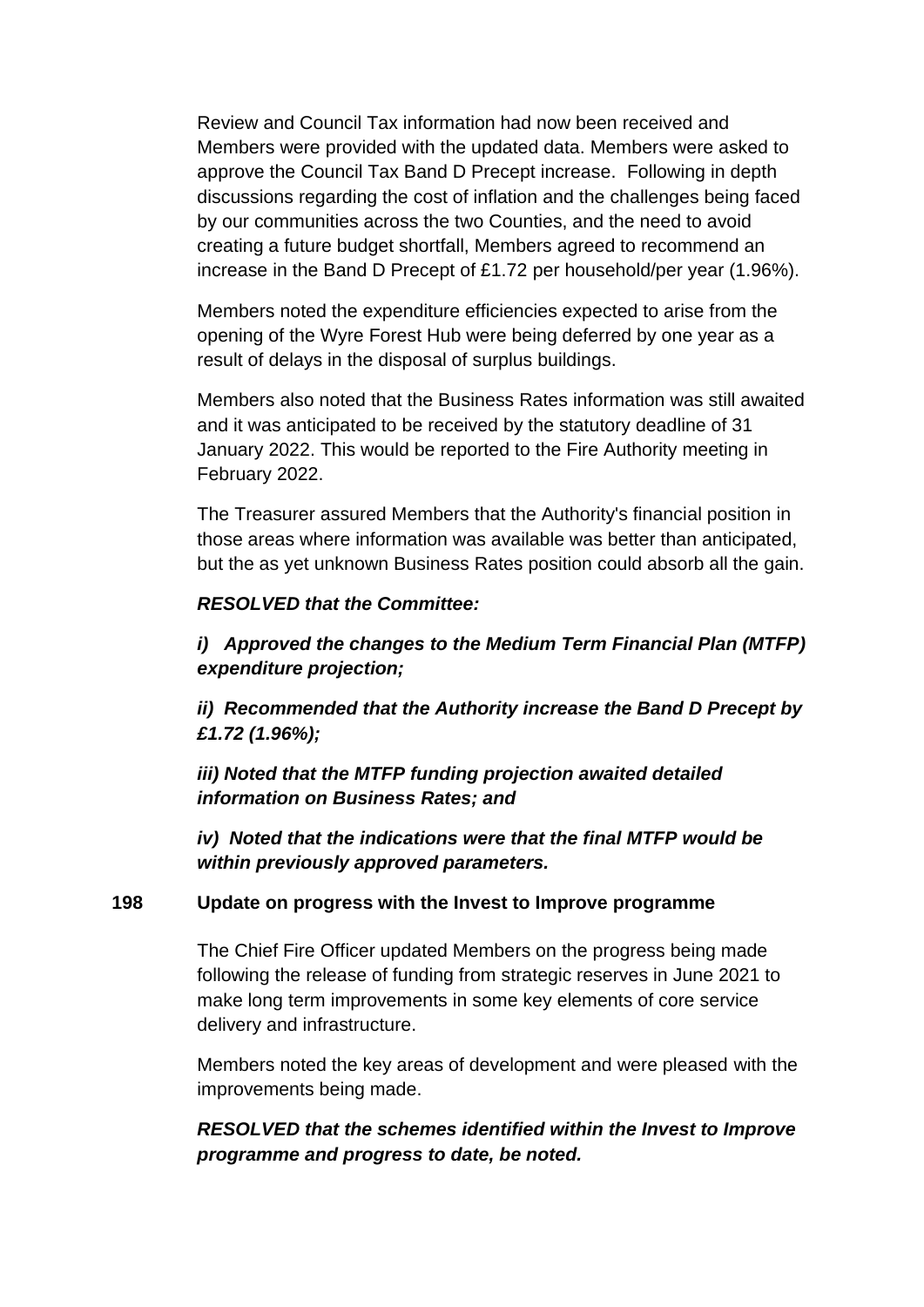#### **199 Fleet Strategy Update**

The Assistant Director of Assets presented Members with an update on the current Fleet Strategy.

Members noted that the current Fleet Strategy was developed in 2015 to cover the period 2016 to 2021. A full review of the current Fleet Strategy was underway to ensure that it aligned with the new core strategies and would be published in 2022.

Members thanked Officers for the comprehensive report.

#### *RESOLVED that the Fleet Strategy update be noted.*

#### **200 Property Services Update**

The Assistant Director of Assets presented Members with an update on the current property programme.

Members noted that the Police and Crime Commissioner's property team now deliver the property management function as part of the joint property team, which became operational on 1 April 2021 and was continuing to transition and develop well.

There are currently four new build schemes being planned/developed across the two Counties and site disposals for former fire stations currently being progressed.

# *RESOLVED that the property update and progress is noted.*

# **201 Update from the Joint Consultative Committee**

The Assistant Chief Fire Officer informed Members of the activities of the Joint Consultative Committee since the last update provided on 2 December 2020.

Members were pleased to note the key issues under discussion.

# *RESOLVED that the following new and existing items currently under discussion by the Joint Consultative Committee be noted:*

- *i) Occupational Health provider*
- *ii) HMICFRS Inspection and Cause of Concern*
- *iii) Policies*
- *iv) Job Evaluation*